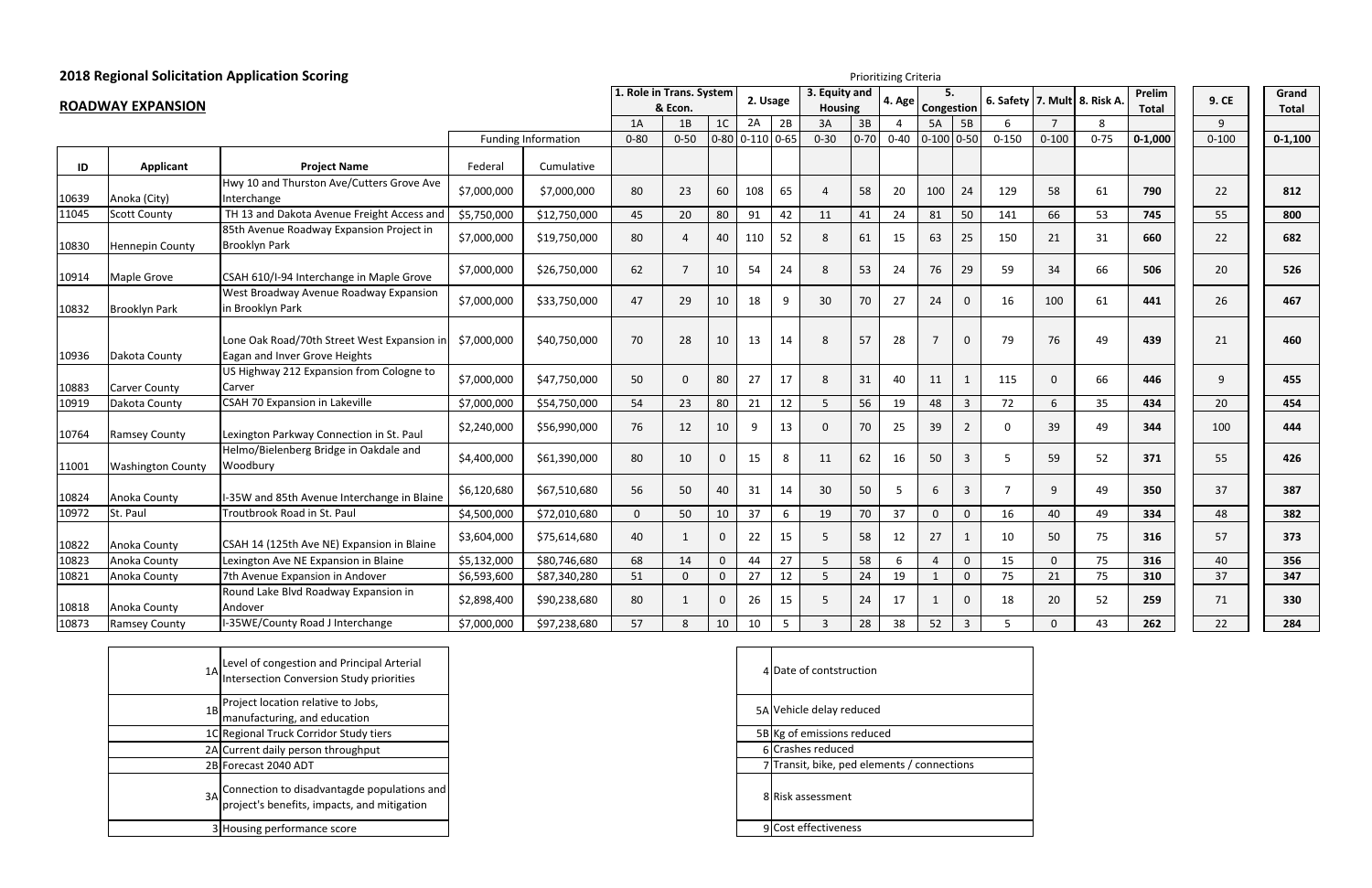| n  | 9. CE     | Grand        |
|----|-----------|--------------|
| I  |           | <b>Total</b> |
|    | 9         |              |
| )0 | $0 - 100$ | $0 - 1,100$  |
|    |           |              |
|    | 17        | 841          |
|    | 23        | 839          |
|    | 27        | 594          |
|    | 31        | 580          |
|    | 100       | 568          |
|    | 74        | 560          |
|    | 34        | 554          |
|    | 20        | 543          |
|    | 30        | 522          |
|    | 23        | 514          |
|    | 56        | 499          |
|    | 29        | 491          |
|    | 26        | 488          |
|    | 69        | 384          |
|    | 44        | 311          |

| <b>2018 Regional Solicitation Application Scoring</b> |                          | Prioritizing Criteria                                                                   |             |                            |                   |                |                |          |    |                |                |    |                                                  |             |                 |                |             |          |              |           |              |
|-------------------------------------------------------|--------------------------|-----------------------------------------------------------------------------------------|-------------|----------------------------|-------------------|----------------|----------------|----------|----|----------------|----------------|----|--------------------------------------------------|-------------|-----------------|----------------|-------------|----------|--------------|-----------|--------------|
|                                                       |                          |                                                                                         |             |                            | 1. Role in Trans. |                |                | 2. Usage |    |                | 3. Equity      |    |                                                  | 5.          |                 | 6.             | 7.          | 8. Risk  | Prelim       | 9. CE     | Grand        |
|                                                       |                          | ROADWAY RECONSTRUCTION-MODERNIZATION AND SPOT MOBILITY                                  |             |                            |                   | System & Econ. |                |          |    |                | <b>Housing</b> |    | Age                                              |             | Congest/AQ      | Safety         | <b>Mult</b> | Α.       | <b>Total</b> |           | <b>Total</b> |
|                                                       |                          |                                                                                         |             |                            | 1A                | 1B             | 1 <sup>C</sup> | 2A       | 2B | 3A             | $3B*$          | 4A | 4B                                               | 5A          | 5B              |                |             | 8        |              | 9         |              |
|                                                       |                          |                                                                                         |             | <b>Funding Information</b> |                   |                |                |          |    |                |                |    | $0.65$ 0.40 0.65 0.110 0.65 0.30 0.70 0.50 0.100 | $0 - 50$    | $0 - 30$        | $0 - 150$      | $0 - 100$   | $0 - 75$ | $0 - 1,000$  | $0 - 100$ | $0 - 1,100$  |
| ID                                                    | <b>Applicant</b>         | <b>Project Name</b>                                                                     | Federal     | Cumalative                 |                   |                |                |          |    |                |                |    |                                                  |             |                 |                |             |          |              |           |              |
| 11039                                                 | State of MN              | TH 169/TH 47 and TH 10 Interchange in Anoka                                             | \$7,000,000 | \$7,000,000                | 65                | 34             | 65             | 110      | 65 | 13             | 58             | 42 | 99                                               | 40          | 30              | 115            | 35          | 53       | 824          | 17        | 841          |
| 10828                                                 | <b>Minneapolis</b>       | Hennepin Ave Reconstruction in Minneapolis                                              | \$7,000,000 | \$14,000,000               | 44                | 40             | 45             | 108      | 50 | 29             | 70             | 47 | 89                                               | 9           | 5               | 150            | 100         | 30       | 816          | 23        | 839          |
| 10614                                                 | <b>Hennepin County</b>   | Lowry Ave NE Reconstruction in Minneapolis                                              | \$7,000,000 | \$21,000,000               | 36                | 28             | 10             | 20       | 19 | 26             | 70             | 38 | 86                                               | 6           | 6               | 112            | 80          | 30       | 567          | 27        | 594          |
| 10777                                                 | Minneapolis              | 37th Ave NE Reconstruction in Minneapolis,<br>Columbia Heights, and St. Anthony Village | \$7,000,000 | \$28,000,000               | 42                | 12             | 10             | 28       | 21 | 21             | 69             | 44 | 86                                               | 9           | $\overline{2}$  | 60             | 70          | 75       | 549          | 31        | 580          |
| 10817                                                 | Anoka County             | Bunker Lake Blvd and Ferry St intersection in<br>Anoka and Ramsey                       | \$1,868,000 | \$29,868,000               | 33                | 17             | 25             | 21       | 29 | 16             | 57             | 30 | 65                                               | 50          | 30 <sup>°</sup> | $\overline{7}$ | 35          | 53       | 468          | 100       | 568          |
| 10969                                                 | <b>Burnsville</b>        | Cliff Road at I-35W South Ramps Improvement<br>Project                                  | \$2,632,000 | \$32,500,000               | $\mathbf{0}$      | 26             | 65             | 27       | 30 | 16             | 69             | 30 | 100                                              | $\mathbf 0$ | $\mathbf{0}$    | $\Delta$       | 55          | 64       | 486          | 74        | 560          |
| 10831                                                 | <b>Hennepin County</b>   | Osseo Road Reconstruction in Minneapolis                                                | \$6,120,000 | \$38,620,000               | 28                | 10             | 25             | 51       | 18 | 11             | 70             | 46 | 79                                               | q           | 11              | 28             | 85          | 49       | 520          | 34        | 554          |
| 10971                                                 | Chaska                   | Highway 41 Improvements in Downtown Chaska                                              | \$7,000,000 | \$45,620,000               | 16                | 6              | 25             | 31       | 37 | 27             | 66             | 25 | 94                                               | 7           | $\mathbf{1}$    | 49             | 75          | 64       | 523          | 20        | 543          |
| 10937                                                 | <b>Hennepin County</b>   | Marshall Street NE Reconstruction in<br>Minneapolis                                     | \$6,604,000 | \$52,224,000               | $\mathbf{0}$      | 40             | 65             | 14       | 13 | 29             | 70             | 44 | 69                                               | $\Omega$    | $\Omega$        | 12             | 85          | 51       | 492          | 30        | 522          |
| 10741                                                 | South St Paul            | Concord Street (TH 156) Improvements in South<br>St. Paul                               | \$5,000,000 | \$57,224,000               | $\mathbf 0$       | 26             | 65             | 20       | 19 | 30             | 69             | 32 | 99                                               | $\Omega$    | $\mathbf 0$     | -1             | 75          | 55       | 491          | 23        | 514          |
| 10906                                                 | Dakota County            | Pilot Knob Rd and Cliff Rd Intersection in Eagan                                        | \$3,134,000 | \$60,358,000               | 28                | 2              | 45             | 34       | 38 | 13             | 59             | 23 | 66                                               | 6           | $\overline{7}$  | 20             | 55          | 47       | 443          | 56        | 499          |
| 10887                                                 | <b>Scott County</b>      | McColl Drive Reconstruction in Savage and<br>Shakopee                                   | \$6,394,400 | \$66,752,400               | 65                | 14             | 10             | 11       | 16 | 8              | 41             | 35 | 100                                              | 12          | 8               | 4              | 80          | 58       | 462          | 29        | 491          |
| 10615                                                 | Hennepin County          | Minnetonka Blvd Reconstruction Project in St.<br>Louis Park                             | \$7,000,000 | \$73,752,400               | $\mathbf 0$       | 22             | 10             | 36       | 27 | 24             | 67             | 39 | 83                                               | $\Omega$    | 1               | 26             | 80          | 47       | 462          | 26        | 488          |
| 11002                                                 | <b>Washington County</b> | 10th St and Keats Ave Roundabout in Lake Elmo                                           | \$1,809,200 | \$75,561,600               | 17                | 2              | $\mathbf 0$    | 14       | 27 | 13             | 15             | 25 | 31                                               | 14          | 9               | 18             | 55          | 75       | 315          | 69        | 384          |
| 10884                                                 | <b>Carver County</b>     | 70th Street Reconstruction from Ash Ave. S to<br>CSAH 10 in Carver County               | \$2,413,920 | \$77,975,520               | $\Omega$          | $\Omega$       | $\Omega$       | .5       | 6  | $\overline{7}$ | 19             | 50 | 69                                               | $\Omega$    | $\Omega$        | 23             | 30          | 58       | 267          | 44        | 311          |

| 1A Average distance to nearest parellel roadways                                             |  | 4A Date of contstruction                                  |
|----------------------------------------------------------------------------------------------|--|-----------------------------------------------------------|
| 1B Connection to total jobs and manufacturing /<br>distribution jobs                         |  | Geometrict, structural, infrastructure<br>4B deficiencies |
| 1C Current daily heavy commerical traffic                                                    |  | 5A Vehicle delay reduced                                  |
| 1D Freight elements                                                                          |  | 5B Kg of emissions reduced                                |
| 2A Current daily person throughput                                                           |  | 6 Crashes reduced                                         |
| 2B Forecast 2040 ADT                                                                         |  | 7 Transit, bike, ped elements / connections               |
| 3A Connection to disadvantage populations and<br>project's benefits, impacts, and mitigation |  | 8 Risk assessment                                         |
| 3B Housing performance scores                                                                |  | 9 Cost effectiveness                                      |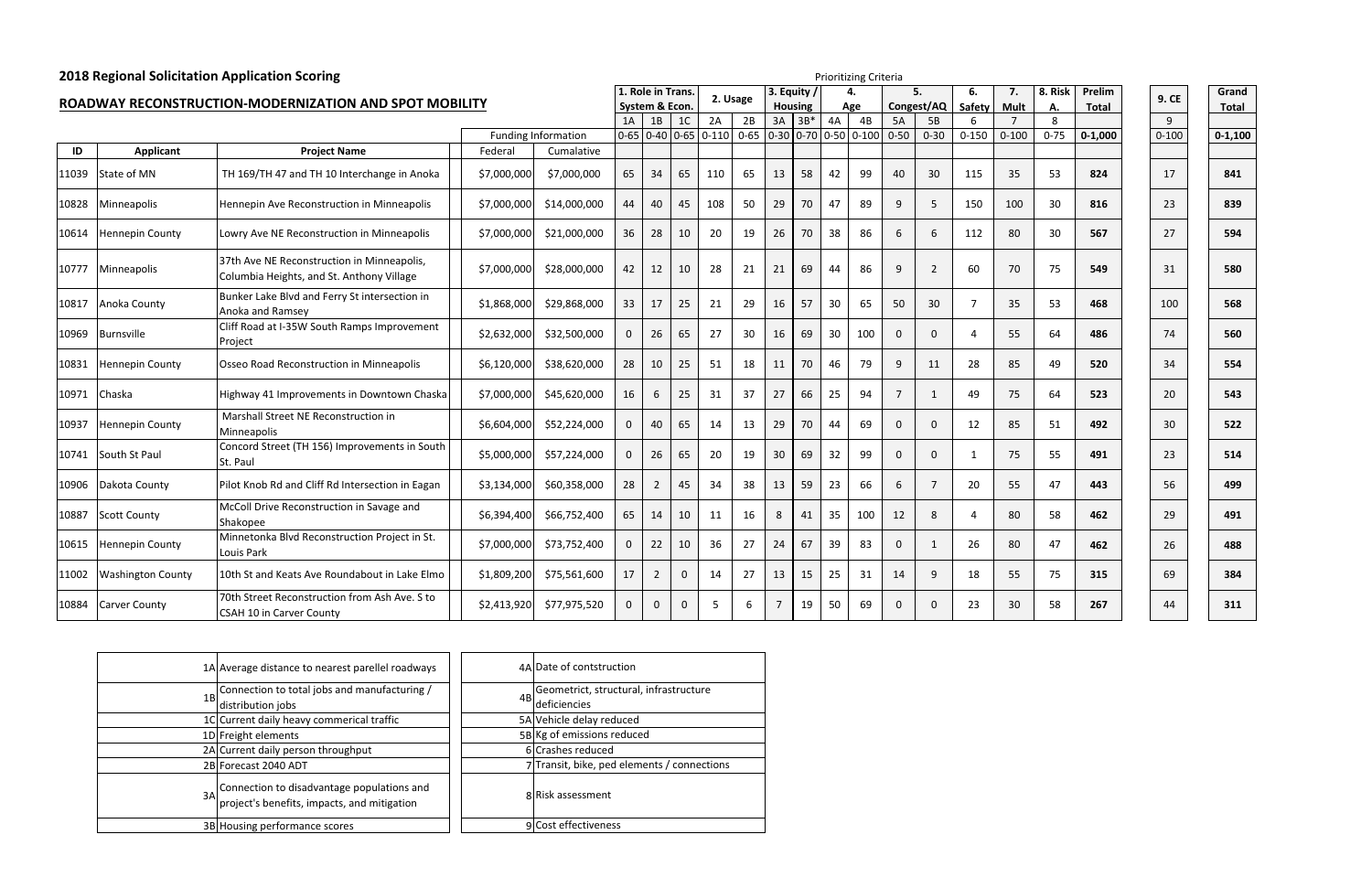|               |                                        | <b>2018 Regional Solicitation Application Scoring</b> | <b>Prioritizing Criteria</b> |                                     |    |            |                                                         |    |                  |    |                       |    |           |                           |    |    |     |                                     |          |                |           |             |
|---------------|----------------------------------------|-------------------------------------------------------|------------------------------|-------------------------------------|----|------------|---------------------------------------------------------|----|------------------|----|-----------------------|----|-----------|---------------------------|----|----|-----|-------------------------------------|----------|----------------|-----------|-------------|
|               | <b>Traffic Management Technologies</b> |                                                       |                              | 1. Role in Trans.<br>System & Econ. |    |            | 2. Usage                                                |    | 3. Equity<br>and |    | 4. Age<br>Congestion/ |    | 6. Safety |                           |    |    |     | 7. Mult   8. Risk A.   Prelim Total | 9. CE    | Grand<br>Total |           |             |
|               |                                        |                                                       |                              |                                     | 1A | 1B         | 1C                                                      | 1D | 2A               | 2B | 3A                    | 3B |           | 5A                        | 5B | 6A |     |                                     |          |                |           |             |
|               |                                        |                                                       |                              | Funding Information                 |    |            | $0.50$   0-50   0-50   0-25   0-85   0-40   0-30   0-70 |    |                  |    |                       |    | $0 - 75$  | $ 0-150 0-50 0-50 0-150 $ |    |    |     | $0 - 50$                            | $0 - 75$ | $0 - 1,000$    | $0 - 100$ | $0 - 1,100$ |
| ID            | Applicant                              | <b>Project Name</b>                                   | Federal                      | Cumulative                          |    |            |                                                         |    |                  |    |                       |    |           |                           |    |    |     |                                     |          |                |           |             |
|               |                                        | West Side Signalized Intersection Control             |                              |                                     |    | $\vert$ 25 | 50                                                      | 25 | 65               | 29 | 17 <sup>1</sup>       | 70 | 75        | 144                       | 50 | 35 | 100 | 31                                  | 75       | 841            | 100       | 941         |
| 10587 St Paul |                                        | <b>IEnhancements</b>                                  | $$1,465,600$ \$              | 1,465,600                           |    |            |                                                         |    |                  |    |                       |    |           |                           |    |    |     |                                     |          |                |           |             |
|               |                                        | CSAH 38 Roadway System Management in                  |                              |                                     | 50 | 25         | 50                                                      | 13 | 85               | 37 | 11 l                  | 67 | 55        | 85                        | 50 | 50 | 150 | 42                                  | 18       | 788            | 95        | 883         |
|               | 11034 Dakota County                    | Dakota County                                         | $$1,440,000$ \$              | 2,905,600                           |    |            |                                                         |    |                  |    |                       |    |           |                           |    |    |     |                                     |          |                |           |             |
|               |                                        | City of Minneapolis ITS Upgrades and                  |                              |                                     |    | $\vert$ 50 | 50                                                      | 20 | 81               | 40 | 30 <sup>°</sup>       | 70 | 65        |                           | 50 |    | 50  |                                     | 62       | 818            | 48        | 866         |
|               | 10907 Minneapolis                      | Enhancements                                          | \$3,000,000                  | 5,905,600                           | 50 |            |                                                         |    |                  |    |                       |    |           | 150                       |    |    |     | 50                                  |          |                |           |             |

|                | 1A Functional classification of project                                                   | Д  |
|----------------|-------------------------------------------------------------------------------------------|----|
|                | 1B Regional Truck Corridor Study Tiers                                                    | 5A |
| 1 <sub>C</sub> | Integration within existing traffic management<br>systems                                 | 5B |
|                | 1D Coordination with other agencies                                                       | 6A |
|                | 2A Current daily person throughput                                                        | 6B |
|                | 2B Forecast 2040 ADT                                                                      |    |
| 3A             | Connection to disadvantage populations and<br>project's benefits, impacts, and mitigation | 8  |
|                | 3B Housing performance scores                                                             | 9  |

| 4 Upgrades to obsolete Equipment     |
|--------------------------------------|
| 5A Congested Roadways                |
| 5B Emissions and congestion Benefits |
| 6A Crashes reduced                   |
| 6B Safety issues in project area     |
| 7 Transit, bike, ped elements /      |
| <b>Risk Assessment</b>               |
| 9 Cost effectiveness                 |
|                                      |

| Grand<br><b>Total</b> |
|-----------------------|
|                       |
| $0 - 1,100$           |
|                       |
| 941                   |
| 883                   |
| 866                   |
|                       |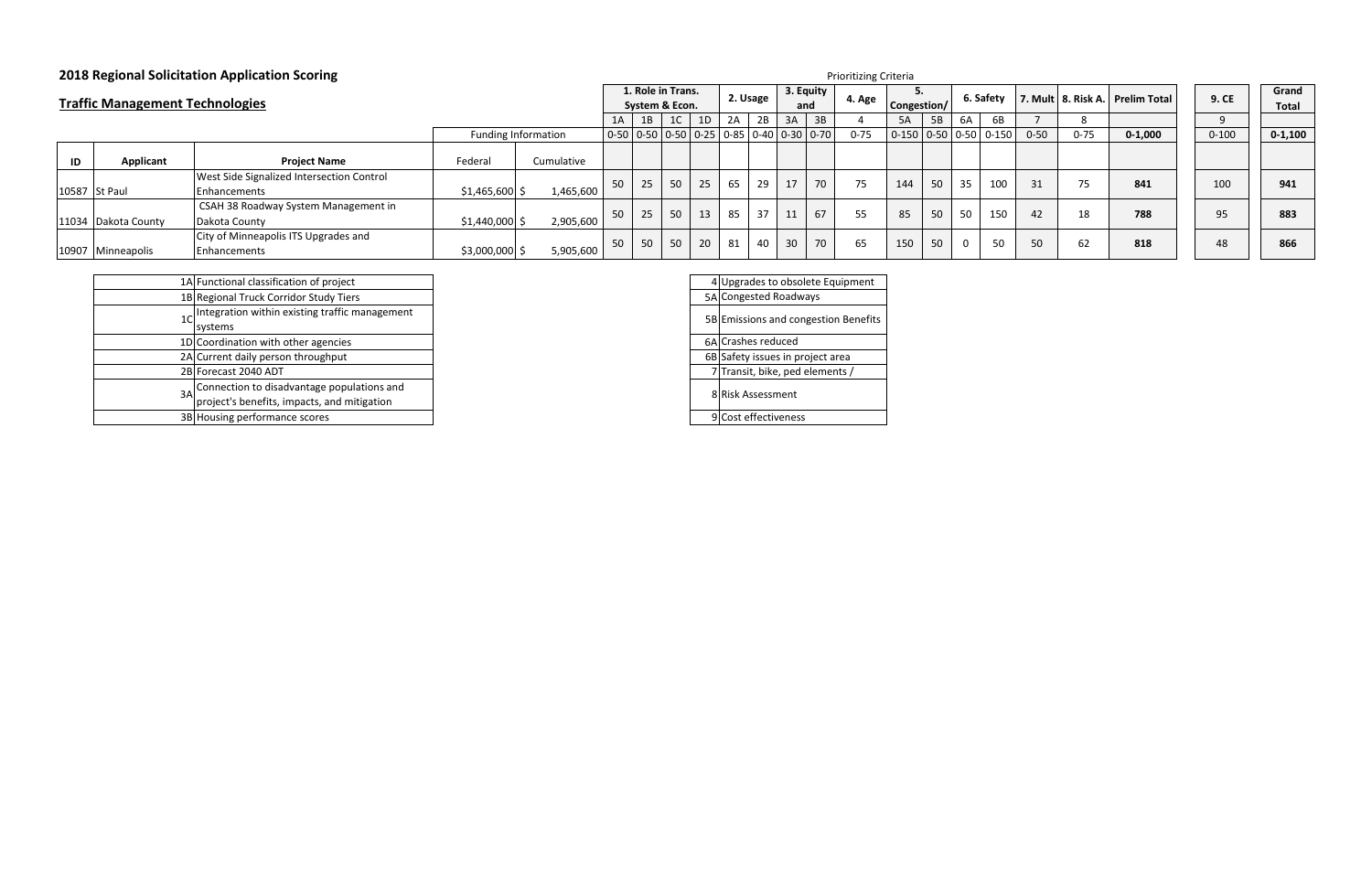|                |                        | <b>2018 Regional Solicitation Application Scoring</b> |             |                     | <b>Prioritizing Criteria</b>        |                |                |           |                                 |                 |                  |           |                         |           |              |              |                       |             |
|----------------|------------------------|-------------------------------------------------------|-------------|---------------------|-------------------------------------|----------------|----------------|-----------|---------------------------------|-----------------|------------------|-----------|-------------------------|-----------|--------------|--------------|-----------------------|-------------|
| <b>BRIDGES</b> |                        |                                                       |             |                     | 1. Role in Trans.<br>System & Econ. |                | 2. Usage       |           | 3. Equity $/$<br><b>Housing</b> |                 | 4. Infra.        |           | 5.<br><b>Multimodal</b> | 6. Risk   | <b>Total</b> | <b>7. CE</b> | Grand<br><b>Total</b> |             |
|                |                        |                                                       |             |                     | 1A                                  | 1B             | 1 <sup>C</sup> | 2A        | 2B                              | 3A              | 3B               | 4A        | 4B                      | 5         | 6            |              |                       |             |
|                |                        |                                                       |             | Funding Information | $0 - 100$                           | $0-30$ $0-65$  |                | $0 - 100$ |                                 |                 | $0-30$ 0-30 0-70 | $0 - 300$ | $0 - 100$               | $0 - 100$ | $0 - 75$     | $0 - 1,000$  | $0 - 100$             | $0 - 1,100$ |
| ID             | Applicant              | <b>Project Name</b>                                   | Federal     | Cumulative          |                                     |                |                |           |                                 |                 |                  |           |                         |           |              |              |                       |             |
| 10676          | <b>Hennepin County</b> | Vernon Ave Bridge in Edina                            | \$7,000,000 | \$7,000,000         | 47                                  | 4              | 10             | 91        | 25                              |                 | 64               | 300       | 100                     | 90        | 51           | 784          | 35                    | 819         |
| 10650          | <b>Hennepin County</b> | Shoreline Dr Bridge in Orono                          | \$2,200,000 | \$9,200,000         | 100                                 | 0              | $\mathbf{0}$   | 72        | 21                              |                 | 19               | 225       | 100                     | 25        | 49           | 613          | 90                    | 703         |
| 10910          | <b>Ramsey County</b>   | Lexington Parkway Bridges in St.<br>Paul              | \$7,000,000 | \$16,200,000        | 28                                  | 10             | 10             | 100       | 30                              | 3               | 70               | 191       | 100                     | 55        | 51           | 648          | 28                    | 676         |
| 10992          | St. Paul               | Kellogg Blvd Bridge in St. Paul                       | \$7,000,000 | \$23,200,000        | 10                                  | 18             | 10             | 79        | 18                              | 30 <sup>°</sup> | 70               | 196       | 100                     | 100       | 41           | 672          |                       | 676         |
| 10926          | Hennepin County        | Washington Ave N Bridge in<br>Minneapolis             | \$2,312,000 | \$25,512,000        | 15                                  | 30             | $\mathbf 0$    | 81        | 20                              | 3               | 70               | 185       | 0                       | 30        | 49           | 483          | 67                    | 550         |
| 10900          | <b>Ramsey County</b>   | County Road C Bridge in Roseville                     | \$5,609,716 | \$31,121,716        | 14                                  |                | $\mathbf 0$    | 45        | 12                              | $\overline{2}$  | 49               | 163       | 100                     | 75        | 59           | 520          | 30                    | 550         |
| 10816          | Anoka County           | Viking Boulevard Bridge in Oak<br>Grove               | \$1,436,296 | \$32,558,012        | 75                                  | $\mathbf{0}$   | $\mathbf 0$    | 28        | 11                              | $\overline{2}$  | 23               | 116       | 100                     | 15        | 75           | 445          | 100                   | 545         |
| 11019          | Minneapolis            | Nicollet Avenue Bridge in<br>Minneapolis              | \$7,000,000 | \$39,558,012        | 24                                  | $\overline{2}$ | $\mathbf 0$    | 66        |                                 | $\overline{2}$  | 70               | 109       | 0                       | 35        | 49           | 366          |                       | 373         |

| 1A Distance to nearest parellel bridge                                         |  | 3B Housing performa  |
|--------------------------------------------------------------------------------|--|----------------------|
| 1B Location relateive to education, total jobs, and manu / distribution jobs   |  | 4 Bridge sufficiency |
| 1C Regional truck corridor tiers                                               |  | 4B Load-posting      |
| 2A Current daily person throughput                                             |  | 5 Transit, bike, ped |
| 2B Forecast 2040 ADT                                                           |  | 6 Risk assesment     |
| 3A Connection to disadvantaged populations and benefits, impacts, & mitigation |  | 7 Cost effectiveness |

|  | 3B Housing performance scores               |
|--|---------------------------------------------|
|  | 4 Bridge sufficiency rating                 |
|  | 4B Load-posting                             |
|  | 5 Transit, bike, ped elements / connections |
|  | 6 Risk assesment                            |
|  | 7 Cost effectiveness                        |
|  |                                             |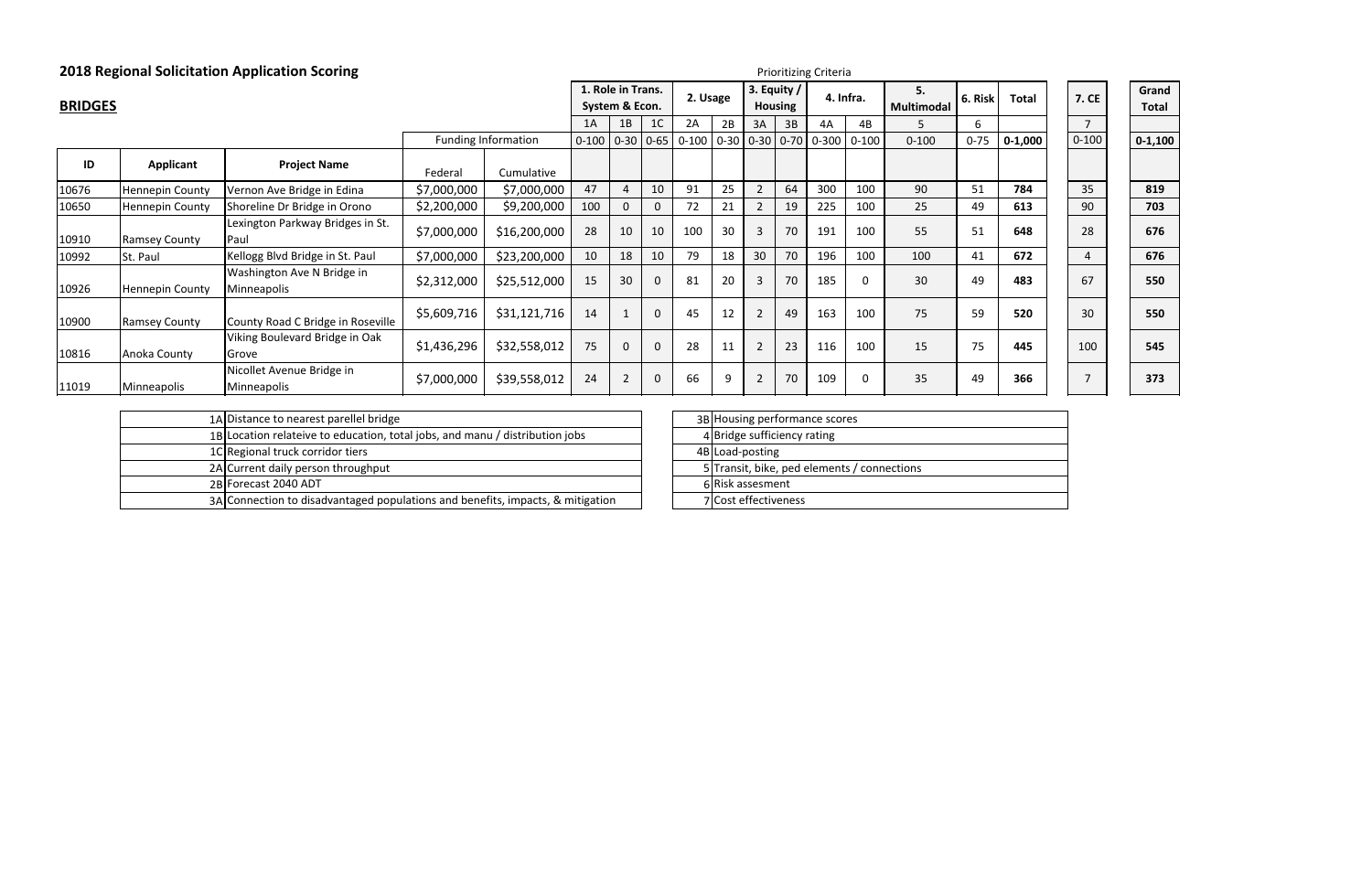|                          |                      | <b>2018 Regional Solicitation Application Scoring</b><br>Prioritizing Criteria                     |             |                            |                                                |          |                                 |           |                                   |               |           |              |           |                       |                       |           |
|--------------------------|----------------------|----------------------------------------------------------------------------------------------------|-------------|----------------------------|------------------------------------------------|----------|---------------------------------|-----------|-----------------------------------|---------------|-----------|--------------|-----------|-----------------------|-----------------------|-----------|
| <b>TRANSIT EXPANSION</b> |                      |                                                                                                    |             |                            | 1. Role in<br>2. Usage<br><b>Trans. System</b> |          | 3. Equity and<br><b>Housing</b> |           | 4. Emissions<br><b>Reductions</b> | 5. Multimodal | 6. Risk   | <b>Total</b> | 8. CE     |                       | Grand<br><b>Total</b> |           |
|                          |                      |                                                                                                    |             |                            | 1A                                             | 1B       | 2A                              | 3A        | 3B                                |               | 5         | 6.           |           | 8                     |                       |           |
|                          |                      |                                                                                                    |             | <b>Funding Information</b> | $0 - 50$                                       | $0 - 50$ | $0 - 350$                       | $0 - 130$ | $0 - 70$                          | $0 - 200$     | $0 - 100$ | $0 - 50$     | $0-1,000$ | $0 - 100$             |                       | $0-1,100$ |
| ID                       | <b>Applicant</b>     | <b>Project Name</b>                                                                                | Federal     | <b>Cumulative</b>          |                                                |          |                                 |           |                                   |               |           |              |           |                       |                       |           |
| 10932                    | <b>Metro Transit</b> | Route 724 Transit Service Expansion in<br>Brooklyn Center and Brooklyn Park                        | \$4,169,408 | \$4,169,408                | 4                                              | 22       | 350                             | 130       | 70                                | 179           | 54        | 50           | 859       | 6                     |                       | 865       |
| 10930                    | <b>Metro Transit</b> | Route 68 Transit Service Expansion in<br>St. Paul, West St. Paul, and South St.<br>Paul            | \$3,581,910 | \$7,751,318                | 16                                             | 29       | 273                             | 130       | 66                                | 200           | 81        | 50           | 845       | 6                     |                       | 851       |
| 10928                    | <b>Metro Transit</b> | Route 32 Transit Service Expansion in<br>Robbinsdale, Minneapolis, Saint<br>Anthony, and Roseville | \$4,312,583 | \$12,063,901               | 9                                              | 33       | 209                             | 130       | 62                                | 176           | 67        | 50           | 736       | 5                     |                       | 741       |
| 10923                    | <b>Metro Transit</b> | Route 4 Transit Service Expansion in<br>Minneapolis                                                | \$2,090,814 | \$14,154,716               | 29                                             | 50       | 188                             | 104       | 70                                | 63            | 55        | 50           | 609       | 8                     |                       | 617       |
| 11024                    | SouthWest Transit    | SouthWest Transit Mobility Hub at<br>SouthWest Station                                             | \$3,672,800 | \$17,827,516               | 19                                             | 16       | 102                             | 35        | 53                                | 186           | 45        | 50           | 506       | $\boldsymbol{\Delta}$ |                       | 510       |
| 10870                    | MVTA                 | Orange Line Connector Bus Service                                                                  | \$2,744,000 | \$20,571,516               | $\overline{4}$                                 | 18       | 78                              | 116       | 69                                | 38            | 92        | 50           | 465       | 6                     |                       | 471       |
| 10994                    | SouthWest Transit    | -494 SW Prime Service Expansion                                                                    | \$5,600,000 | \$26,171,516               | 31                                             | 20       | 113                             | 26        | 61                                | 113           | 42        | 50           | 456       | $\overline{2}$        |                       | 458       |
| 10843                    | <b>Scott County</b>  | Highway 169 Interim Bus Service                                                                    | \$6,962,538 | \$39,811,054               | 6                                              | 17       | 45                              | 61        | 61                                | 78            | 100       | 50           | 418       | 3                     |                       | 421       |
| 11032                    | SouthWest Transit    | Golden Triangle Area Bus Transfer<br>Station                                                       | \$1,600,000 | \$41,411,054               | 50                                             | $\Omega$ | 0                               | 35        | 54                                | 0             | 81        | 43           | 263       | 100                   |                       | 363       |

|    | 1A Jobs and educational institutions   |   |
|----|----------------------------------------|---|
| 1B | Average number of weekday transit      |   |
|    | trips connected to project             |   |
|    | 2 New annual riders                    | 6 |
|    | Connection to disadvantage             |   |
|    | 3A populations and project's benefits, |   |
|    | impacts, and mitigation                |   |
|    | 3B Housing performance scores          |   |

| 4 Total emissions reduced       |
|---------------------------------|
| Bicycle/Pedestrian elements and |
| connections                     |
| 6 Risk assessment               |
| 7 Cost effectiveness            |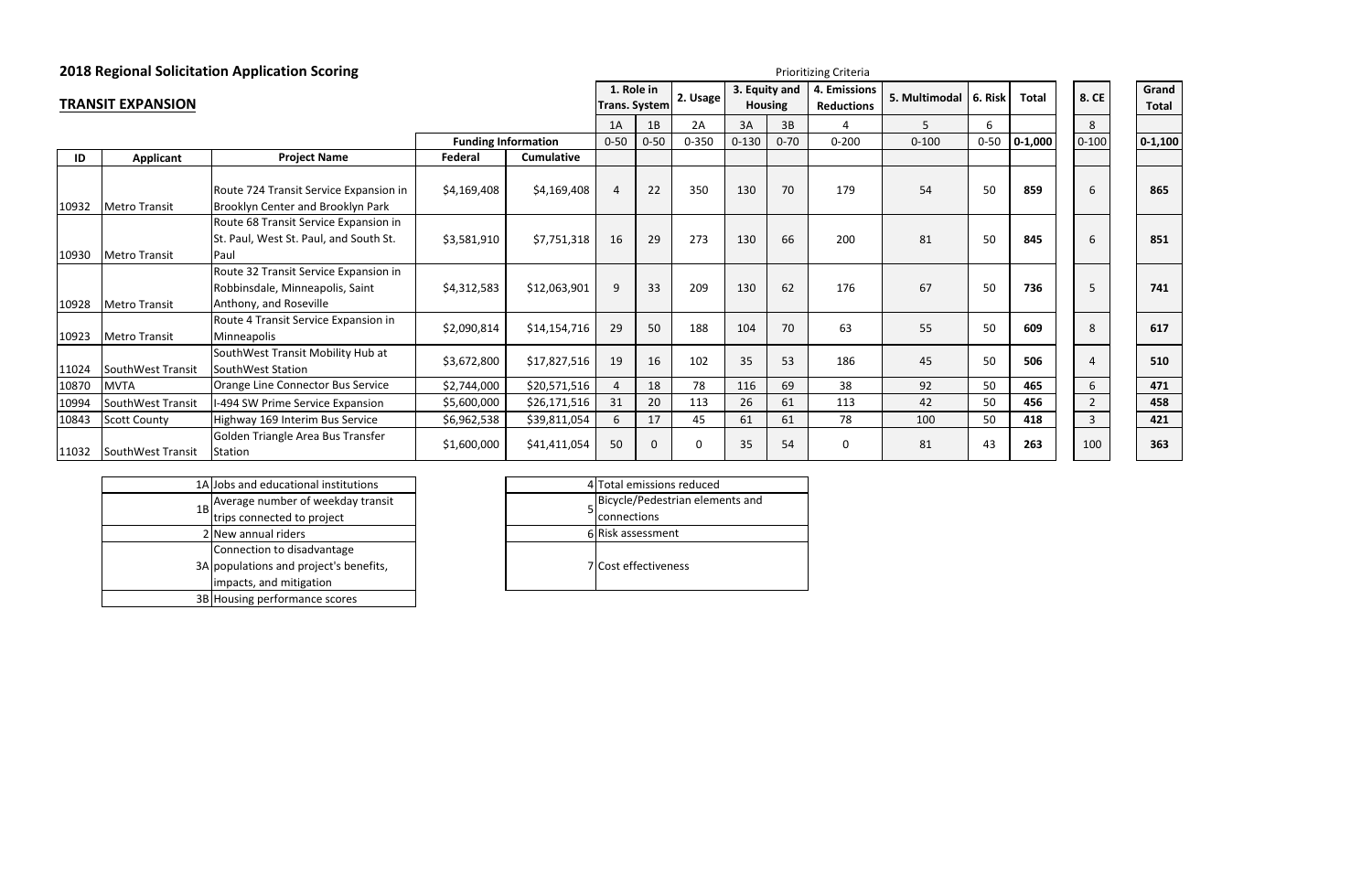| IS.<br>S | 5. Service /<br><b>Improvemets</b> | 6. Multimodal | 7. Risk        | <b>Total</b> | 8. CE          | Grand<br><b>Total</b> |
|----------|------------------------------------|---------------|----------------|--------------|----------------|-----------------------|
|          | 5                                  | 6             | $\overline{7}$ |              | 8              |                       |
|          | $0 - 200$                          | $0 - 100$     | $0 - 50$       | $0 - 1,000$  | $0 - 100$      | $0 - 1,100$           |
|          |                                    |               |                |              |                |                       |
|          | 200                                | 100           | 26             | 886          | $\overline{7}$ | 893                   |
|          | 200                                | 100           | 26             | 875          | 13             | 888                   |
|          | 200                                | 99            | 26             | 842          | 12             | 854                   |
|          | 200                                | 95            | 16             | 743          | 6              | 749                   |
|          | 86                                 | 96            | 50             | 396          | 26             | 422                   |
|          | 57                                 | 49            | 50             | 330          | 82             | 412                   |
|          | 0                                  | 42            | 50             | 365          | 10             | 375                   |
|          | 57                                 | 46            | 50             | 270          | 100            | 370                   |
|          | 29                                 | 96            | 31             | 319          | 35             | 354                   |
|          | 29                                 | 46            | 50             | 297          | 8              | 305                   |

| 8. CE     | Grand<br><b>Total</b> |
|-----------|-----------------------|
| 8         |                       |
| $0 - 100$ | $0 - 1,100$           |
|           |                       |
| 7         | 893                   |
| 13        | 888                   |
| 12        | 854                   |
| 6         | 749                   |
| 26        | 422                   |
| 82        | 412                   |
| 10        | 375                   |
| 100       | 370                   |
| 35        | 354                   |
| 8         | 305                   |
|           |                       |

#### **TRANSIT MODERNIZATION1. Role in Trans.**  $\begin{bmatrix} 1. & Role in Trans. \end{bmatrix}$  and  $\begin{bmatrix} 3. & \text{Equity and} \end{bmatrix}$  4. Emissions **All 2. Usage**  $\begin{bmatrix} 2. & \text{Usage} \end{bmatrix}$  Housing Reductions 1A | 1B | 2A | 3A | 3B | 4 | 5 | 6 | 7 | | | 8 0‐50 0‐50 0‐325 0‐105 0‐70 50 0‐200 0‐100 0‐50 **0‐1,000** 0‐100 **0‐1,100 ID Applicant Project Name Federal Cumulative** 10980 Metro Transit Chicago‐Portland Avenue Corridor Bus Stop Modernization in Minneapolis, Richfield, and Bloomington \$7,000,000 \$7,000,000 5 25 325 105 64 36 200 100 26 **886** 7 **893** <sup>10649</sup> Metro Transit Emerson and Fremont Avenue Bus Stop Modernization in Minneapolis \$7,000,000 \$14,000,000 <sup>2</sup> <sup>24</sup> <sup>316</sup> <sup>105</sup> <sup>70</sup> <sup>32</sup> <sup>200</sup> <sup>100</sup> <sup>26</sup> **<sup>875</sup>** <sup>13</sup> **<sup>888</sup>** <sup>10648</sup> Metro Transit Lake Street‐Marshall Avenue Corridor Bus Stop Modernization \$7,000,000 \$21,000,000 <sup>6</sup> <sup>36</sup> <sup>268</sup> <sup>105</sup> <sup>70</sup> <sup>32</sup> <sup>200</sup> <sup>99</sup> <sup>26</sup> **<sup>842</sup>** <sup>12</sup> **<sup>854</sup>** <sup>10647</sup> Metro Transit Route 6 Corridor Bus and Stop Modernization in Minneapolis \$7,000,000 \$28,000,000 <sup>26</sup> <sup>50</sup> <sup>173</sup> <sup>63</sup> <sup>70</sup> <sup>50</sup> <sup>200</sup> <sup>95</sup> <sup>16</sup> **<sup>743</sup>** <sup>6</sup> **<sup>749</sup>** 10918 Apple Valley | 147th St. Skyway for Red Line in Apple Valley | \$3,520,000 | \$31,520,000 | 2 | 17 | 22 | 50 | 66 | 7 | 86 10990 |MVTA |Burnsville Transit Station Modernization | \$616,000 | \$32,136,000 | 1 | 18 | 72 | 21 | 62 | 0 | 57 10890 |MVTA |Burnsville Bus Garage Modernization | \$5,417,306 | \$37,553,306 | 50 | 18 | 101 | 8 | 67 | 29 | 0 10991 MVTA **|**Eagan Transit Station Modernization | \$412,000 | \$37,965,306 | 2 | 1 | 33 | 21 | 60 | 0 | 57 <sup>10963</sup> Dakota County 140th St. Pedestrian Bridge for Red Line in Apple Valley \$2,350,000 \$40,315,306 <sup>6</sup> <sup>17</sup> <sup>29</sup> <sup>38</sup> <sup>66</sup> <sup>7</sup> <sup>29</sup> <sup>96</sup> <sup>31</sup> **<sup>319</sup>** <sup>35</sup> **<sup>354</sup>** 10999 SW Transit Solar Array at East Creek Station in Chaska | \$2,960,000 | \$43,275,306 | 1 | 1 | 57 | 8 | 66 | 39 | 29 **1. Role in Trans. System & Econ. 3. Equity and Housing Funding Information**

|     | 1A Jobs and educational institutions                                                           |  | 4 Description of em  |
|-----|------------------------------------------------------------------------------------------------|--|----------------------|
| 1BI | Average number of weekday transit trips<br>connected to project                                |  | 5 Improvements/an    |
|     | 2 Total existing riders                                                                        |  | 6 Bicycle/pedestriar |
|     | 3A Connection to disadvantage populations and 1<br>project's benefits, impacts, and mitigation |  | 7 Risk assessment    |
|     | 3B Housing performance scores                                                                  |  | 8 Cost effectiveness |

#### Prioritizing Criteria

|   | Description of emssions reduced               |
|---|-----------------------------------------------|
|   | Improvements/amenities for riders             |
|   | 6 Bicycle/pedestrian elements and connections |
|   | Risk assessment                               |
| Ջ | Cost effectiveness                            |
|   |                                               |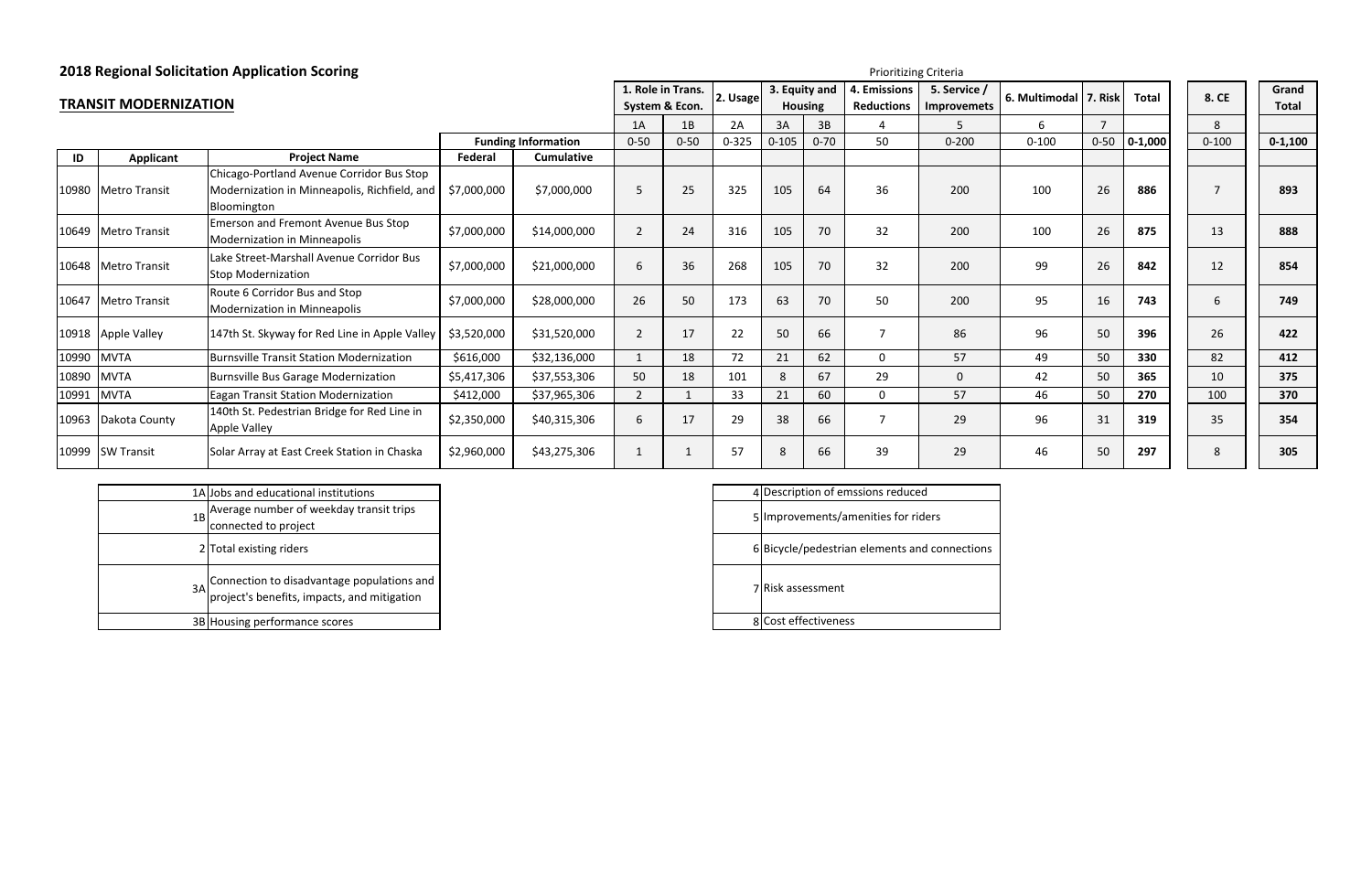| n | 6. Risk<br><b>Assessment</b> |          | <b>Total</b> | <b>7. CE</b> | Grand<br><b>Total</b> |
|---|------------------------------|----------|--------------|--------------|-----------------------|
|   | 6A                           | 6B       |              | 9            |                       |
|   | $0 - 25$                     | $0 - 25$ | $0 - 1,000$  | $0 - 100$    | $0 - 1,100$           |
|   |                              |          |              |              |                       |
|   | 14                           | 20       | 710          | 100          | 810                   |
|   | 16                           | 10       | 649          | 47           | 696                   |
|   | 23                           | 22       | 625          | 25           | 650                   |
|   | 20                           | 25       | 593          | 27           | 620                   |
|   | 16                           | 0        | 573          | 43           | 616                   |
|   | 18                           | 10       | 559          | 39           | 598                   |
|   | 22                           | 22       | 492          | 45           | 537                   |
|   | 18                           | 0        | 444          | 83           | 527                   |
|   | 14                           | 0        | 439          | 43           | 482                   |
|   | 22                           | 22       | 438          | 35           | 473                   |
|   | 25                           | 22       | 429          | 9            | 438                   |
|   | 16                           | 5        | 409          | 18           | 427                   |
|   | 20                           | 15       | 386          | 11           | 397                   |

| 7. C<br>Е  |
|------------|
| 9          |
| $0 - 100$  |
|            |
| <b>LOO</b> |
| 47         |
| 25         |
| 27         |
| 13         |
| 39         |
| 45         |
| 83         |
| 43         |
| 35         |
| 9          |
| 18         |
| 11         |

| Grand<br><b>Total</b> |
|-----------------------|
| $0-1,100$             |
|                       |
| 810                   |
| 696                   |
| 650                   |
| 620                   |
| 616                   |
| 598                   |
| 537                   |
| 527                   |
| 482                   |
| 473                   |
| 438                   |
| 427                   |
| 397                   |

| <b>TDM</b> |                             |                                                                             |           |                            | $ 3.$ Equity $/$<br>1. Role in Trans.<br>2. Usage<br>System & Econ.<br><b>Housing</b> |                |                |             |           | 4. Cong. Mit. AQ | 5.<br>Innovation | 6. Risk<br>Assessment |                | <b>Total</b> |  | <b>7. CE</b> | Grand<br><b>Total</b> |
|------------|-----------------------------|-----------------------------------------------------------------------------|-----------|----------------------------|---------------------------------------------------------------------------------------|----------------|----------------|-------------|-----------|------------------|------------------|-----------------------|----------------|--------------|--|--------------|-----------------------|
|            |                             |                                                                             |           |                            |                                                                                       | $\mathcal{P}$  | 3A             | 3B          | 4A        | 4B               |                  | 6A                    | 6B             |              |  | 9            |                       |
|            |                             |                                                                             |           | <b>Funding Information</b> | $0 - 200$                                                                             | $0 - 100$      |                | $0-80$ 0-70 | $0 - 150$ | $0 - 150$        | $0 - 200$        | $0 - 25$              | $0 - 25$       | $0 - 1,000$  |  | $0 - 100$    | $0 - 1,100$           |
| ID         | <b>Applicant</b>            | <b>Project Name</b>                                                         | Federal   | Cumulative                 |                                                                                       |                |                |             |           |                  |                  |                       |                |              |  |              |                       |
| 10804      | Car Free Life               | Closed Network Carshare in Minneapolis and<br>St. Paul                      | \$160,000 | \$160,000                  | 158                                                                                   | 31             | $\overline{7}$ | 62          | 150       | 68               | 200              | 14                    | 20             | 710          |  | 100          | 810                   |
| 10998      | MOVE Minnesota              | TDM Cultural Ambassadors in Minneapolis<br>and Brooklyn Center              | \$308,166 | \$468,166                  | 200                                                                                   | 41             | 80             | 70          | 50        | 107              | 75               | 16                    | 10             | 649          |  | 47           | 696                   |
| 11030      | <b>Metro Transit</b>        | Shared Mobility Integration for the Metro<br><b>Transit Mobile App</b>      | \$300,000 | \$768,166                  | 84                                                                                    | 100            | 43             | 68          | 70        | 150              | 65               | 23                    | 22             | 625          |  | 25           | 650                   |
| 11022      | University of Minnesota     | Parking FlexPass at ABC Ramps                                               | \$500,000 | \$1,268,166                | 147                                                                                   | 51             | 23             | 62          | 70        | 20               | 175              | 20                    | 25             | 593          |  | 27           | 620                   |
| 10913      | <b>MOVE Minnesota</b>       | <b>Transforming Renters' Transportation</b><br>Choices Along Green Line     |           | $$296,614$ $$1,564,780$    | 168                                                                                   | 38             | 59             | 70          | 50        | 72               | 100              | 16                    | $\mathbf 0$    | 573          |  | 43           | 616                   |
| 10834      | <b>Cycles for Change</b>    | Bicycle Access & Safety Education Initiative in<br>Minneapolis and St. Paul |           | \$319,200 \$1,883,980      | 137                                                                                   | 30             | 77             | 70          | 80        | 12               | 125              | 18                    | 10             | 559          |  | 39           | 598                   |
| 10961      | HourCar                     | HOURCAR Community Engagement and<br>Outreach Initiative                     |           | $$244,355$ $$2,128,335$    | 137                                                                                   | 30             | 75             | 70          | 100       | $\mathbf{1}$     | 35               | 22                    | 22             | 492          |  | 45           | 537                   |
| 10860      | <b>Scott County</b>         | <b>Scott County Travel Demand Management</b>                                |           | $$120,000$ $$2,248,335$    | 126                                                                                   | 40             | 76             | 47          | 80        | $\overline{7}$   | 50               | 18                    | $\Omega$       | 444          |  | 83           | 527                   |
| 11048      | Minneapolis Bicycle Coaliti | Commuter and Community Bicycle Access in<br>Minneapolis                     |           | $$230,000$ $$2,478,335$    | 84                                                                                    | 30             | 59             | 70          | 50        | $\overline{7}$   | 125              | 14                    | $\mathbf{0}$   | 439          |  | 43           | 482                   |
| 11031      | <b>Metro Transit</b>        | <b>Bike Rack Sensors for Metro Transit buses</b>                            | \$280,000 | \$2,758,335                | 74                                                                                    | $\overline{2}$ | 40             | 68          | 20        | 130              | 60               | 22                    | 22             | 438          |  | 35           | 473                   |
| 10942      | <b>Metro Transit</b>        | East Metro First-Last Mile Job Access Project                               |           | \$500,000 \$3,258,335      | 74                                                                                    | 30             | 44             | 56          | 80        | 23               | 75               | 25                    | 22             | 429          |  | 9            | 438                   |
| 11029      | University of Minnesota     | eWorkplace Phase 4 for Downtown<br>Minneapolis                              |           | \$500,000 \$3,758,335      | 105                                                                                   | 41             | 16             | 68          | 50        | 68               | 40               | 16                    | 5 <sup>5</sup> | 409          |  | 18           | 427                   |
| 11046      | Nice Rid Minnesota          | Bike Share Integration, Inclusion, and<br>Regional Expansion                |           | \$300,000 \$4,058,335      | 95                                                                                    | 22             | 27             | 70          | 60        | $\overline{2}$   | 75               | 20                    | 15             | 386          |  | 11           | 397                   |

|    | Ability ot capitalize on existing facilities and<br>resources                    | 4B |
|----|----------------------------------------------------------------------------------|----|
|    | 2Users                                                                           |    |
| 3A | Connection to disadvantaged populations<br>and benefits, impacts, and mitigation | 6A |
|    | 3B Housing performance scores                                                    | 6B |
|    | 4A Congestion reduction and reduced SOV trips                                    |    |

| 4B Emissions reduction                            |
|---------------------------------------------------|
| 5 Innovation and geographic expansion             |
| 6A Technical capacity of applicant's organization |
| 6B Continuation after initial federal funding     |
| <b>7</b> Cost effectiveness                       |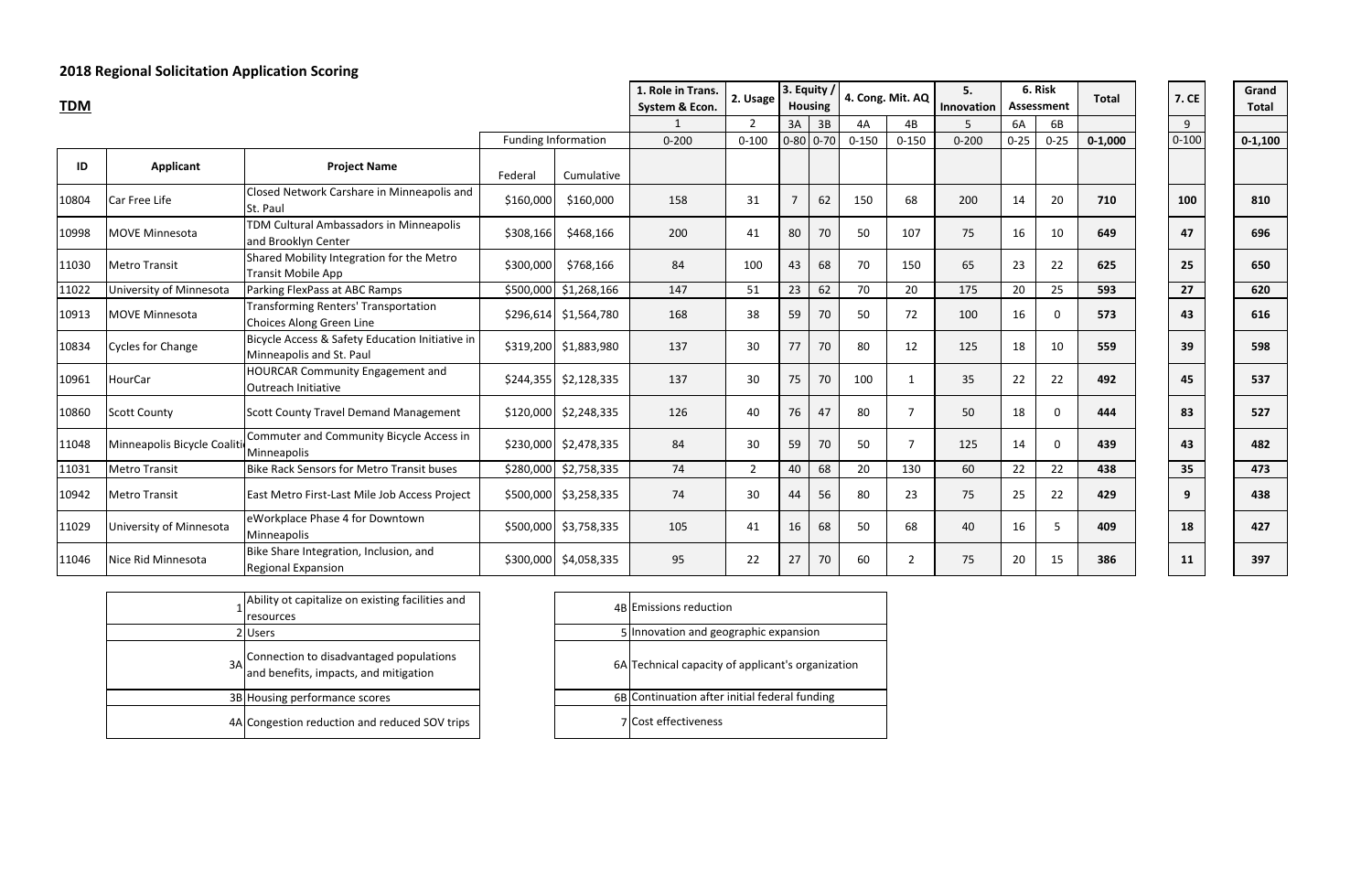| 2018 Regional Solicitation Application Scoring<br><b>Prioritizing Criteria</b> |                                |                                                                                      |                        |                            |                                |           |             |                |                         |           |           |                 |           |             |                |             |
|--------------------------------------------------------------------------------|--------------------------------|--------------------------------------------------------------------------------------|------------------------|----------------------------|--------------------------------|-----------|-------------|----------------|-------------------------|-----------|-----------|-----------------|-----------|-------------|----------------|-------------|
|                                                                                |                                | <b>MULTIUSE TRAILS AND BICYCLE FACILITIES</b>                                        |                        |                            | 1. Role in Trans.              | 2. Usage  |             |                | 3. Equity and           |           | 4. Safety | 5.              | 6. Risk   | Total       | 7. CE          | Grand       |
|                                                                                |                                |                                                                                      |                        |                            | System & Econ.<br>$\mathbf{1}$ | 2A        | 2B          | 3A             | <b>Housing</b><br>$3B*$ | 4B<br>4A  |           | Multimodal<br>5 | 6         |             | 9              | Total       |
|                                                                                |                                |                                                                                      |                        | <b>Funding Information</b> | $0 - 200$                      | $0 - 150$ | $0 - 50$    | $0 - 50$       | $0 - 70$                | $0 - 100$ | $0 - 150$ | $0 - 100$       | $0 - 130$ | $0 - 1,000$ | $0 - 100$      | $0 - 1,100$ |
| ID<br>10929                                                                    | Applicant<br>St Paul           | <b>Project Name</b><br>Kellogg Boulevard Capital City Bikeway Phase I<br>in St. Paul | Federal<br>\$5,312,000 | Cumulative<br>\$5,312,000  | 200                            | 110       | 50          | 33             | 70                      | 95        | 142       | 94              | 130       | 924         | 8              | 932         |
| 10791                                                                          | <b>Hennepin County</b>         | University Ave and 4th St SE Protected<br><b>Bikeways in Minneapolis</b>             | \$5,500,000            | \$10,812,000               | 200                            | 113       | 0           | 40             | 70                      | 65        | 135       | 100             | 130       | 853         | 5              | 858         |
| 10973                                                                          | <b>Hennepin County</b>         | Hennepin Ave and 1st Ave NE Bicycle and<br><b>Pedestrian Facilities</b>              | \$5,500,000            | \$16,312,000               | 150                            | 150       | 50          | 28             | 70                      | 65        | 135       | 89              | 111       | 848         | 6              | 854         |
| 11040                                                                          | St Paul                        | Fish Hatchery Trail Stabilization and<br><b>Reconstruction in St. Paul</b>           | \$2,216,800            | \$18,528,800               | 200                            | 44        | 50          | 30             | 70                      | 95        | 120       | 83              | 111       | 803         | 16             | 819         |
| 10896                                                                          | Dakota County                  | North Creek Greenway in Lakeville and<br>Farmington                                  | \$480,000              | \$19,008,800               | 175                            | 31        | 50          | 40             | 51                      | 60        | 125       | 83              | 130       | 745         | 70             | 814         |
| 10899                                                                          | Fridley                        | Fridley 7th Street and 57th Ave Trail<br>Connections                                 | \$516,120              | \$19,524,920               | 125                            | 46        | 50          | 48             | 59                      | 60        | 130       | 89              | 130       | 737         | 64             | 801         |
| 11050                                                                          | <b>Hennepin County</b>         | Midtown Greenway Accessible Connections in<br>Minneapolis                            | \$1,120,000            | \$20,644,920               | 150                            | 104       | 50          | 50             | 70                      | 75        | 125       | 83              | 57        | 764         | 31             | 795         |
| 10895                                                                          |                                | CSAH 42 Multiuse Trail and Crossing in Apple                                         | \$1,256,000            | \$21,900,920               | 175                            | 38        | 50          | 30             | 66                      | 60        | 130       | 89              | 130       | 768         | 27             | 795         |
| 10894                                                                          | Dakota County<br>Dakota County | Valley<br>Minnesota River Greenway in Eagan                                          | \$3,508,000            | \$25,408,920               | 200                            | 35        | 50          | 33             | 59                      | 75        | 125       | 83              | 125       | 784         | 10             | 794         |
| 10718                                                                          | <b>Scott County</b>            | CSAH 17 Bicycle and Pedestrian Bridge over US<br>169                                 | \$950,080              | \$26,359,000               | 175                            | 33        | 50          | 38             | 48                      | 45        | 138       | 94              | 130       | 751         | 35             | 786         |
| 11004                                                                          | <b>Washington Co</b>           | CSAH 38 Multi-Use Trail in Washington County                                         | \$460,800              | \$26,819,800               | 200                            | 14        | 50          | 30             | 52                      | 30        | 118       | 89              | 130       | 713         | 69             | 783         |
| 10744                                                                          | <b>Ramsey County</b>           | Bruce Vento Regional Trail Extension in Ramsey<br>County                             | \$4,026,278            | \$30,846,078               | 200                            | 51        | 50          | 33             | 43                      | 100       | 125       | 83              | 88        | 773         | 9              | 782         |
| 10917                                                                          | <b>Apple Valley</b>            | Apple Valley Johnny Cake Ridge Road Trail                                            | \$515,484              | \$31,361,562               | 200                            | 40        | 50          | 22             | 66                      | 35        | 122       | 89              | 91        | 715         | 62             | 777         |
| 11025                                                                          | <b>St Paul</b>                 | Sam Morgan Regional Trail Segment 1<br>Reconstruction in St. Paul                    | \$1,877,600            | \$33,239,162               | 200                            | 65        | 50          | 30             | 70                      | 45        | 120       | 67              | 111       | 758         | 18             | 776         |
| 10898                                                                          | <b>Inver Grove</b><br>Heights  | Inver Grove Heights Babcock Trail                                                    | \$300,160              | \$33,539,322               | 175                            | 29        | 50          | 25             | 55                      | 55        | 110       | 89              | 81        | 669         | 100            | 769         |
| 10848                                                                          | Hennepin County                | Bass Lake Road Multi-Use Trail in Crystal                                            | \$457,220              | \$33,996,542               | 175                            | 51        | 0           | 35             | 69                      | 60        | 135       | 89              | 81        | 694         | 68             | 762         |
| 10849                                                                          | <b>Hennepin County</b>         | Bottineau Boulevard Multi-Use Trail in Osseo<br>and Brooklyn Park                    | \$1,562,348            | \$35,558,890               | 200                            | 42        | $\mathbf 0$ | 35             | 50                      | 70        | 122       | 89              | 130       | 738         | 21             | 759         |
|                                                                                |                                | Regional Mississippi Skyway Multiuse Trail                                           | \$3,240,000            | \$38,798,890               | 150                            | 9         | 50          | 25             | 57                      | 75        | 150       | 100             | 130       | 746         | 10             | 756         |
| 10653<br>10970                                                                 | Ramsey (City)<br>Chaska        | <b>Bridge in Ramsey</b><br>Circle the Brick Trail Connection in Chaska               | \$1,197,792            | \$39,996,682               | 200                            | 22        | 50          | 30             | 66                      | 35        | 120       | 89              | 111       | 723         | 27             | 750         |
| 10854                                                                          | Three Rivers Park<br>District  | Bassett Creek Regional Trail in Golden Valley                                        | \$1,635,600            | \$41,632,282               | 175                            | 64        | 50          | 17             | 63                      | 65        | 120       | 94              | 81        | 729         | 20             | 749         |
| 11041                                                                          | <b>St Paul</b>                 | Point Douglas Regional Trail Phase 1<br>Construction in St. Paul                     | \$5,152,000            | \$46,784,282               | 200                            | 38        | 50          | 28             | 70                      | 70        | 120       | 83              | 81        | 740         | 6              | 746         |
| 10866                                                                          | Minneapolis                    | 36th St W Pedestrian and Bicycle Connection in<br>Minneapolis                        | \$1,978,316            | \$48,762,598               | 125                            | 74        | 50          | 28             | 70                      | 70        | 90        | 94              | 125       | 726         | 16             | 742         |
| 10701                                                                          | <b>Brooklyn Park</b>           | Rush Creek Regional Trail Grade Separation in<br>Brooklyn Park                       | \$930,400              | \$49,692,998               | 175                            | 24        | 50          | 27             | 70                      | 50        | 120       | 89              | 91        | 696         | 34             | 730         |
| 10941                                                                          | Burnsville                     | Highway 13 and Nicollet Avenue Pedestrian<br>Crossing                                | \$2,224,000            | \$51,916,998               | 200                            | 31        | 50          | 30             | 69                      | 45        | 130       | 78              | 81        | 714         | 14             | 728         |
| 10885                                                                          | Carver County                  | County                                                                               | \$555,280              | \$52,472,278               | 200                            | 17        | 50          | 20             | 20                      | 55        | 90        | 89              | 130       | 670         | 54             | 724         |
| 10915                                                                          | <b>Apple Valley</b>            | Apple Valley CSAH 38 Trail                                                           | \$4,160,288            | \$56,632,566               | 175                            | 47        | 50          | 22             | 66                      | 60        | 118       | 94              | 81        | 713         | 8              | 721         |
| 10897                                                                          | Dakota County                  | River to River Greenway in Mendota Heights                                           | \$1,152,000            | \$57,784,566               | 200                            | 35        | 50          | 25             | 15                      | 50        | 122       | 78              | 111       | 687         | 27             | 713         |
| 10938                                                                          | Coon Rapids                    | Coon Creek Regional Trail and Pedestrian Bridge<br>in Coon Rapids                    | \$3,360,000            | \$61,144,566               | 175                            | 29        | 0           | 33             | 70                      | 50        | 140       | 83              | 111       | 691         | 9              | 701         |
| 10850                                                                          | Minnetonka                     | Excelsior Blvd Multi-Use Trail in Minnetonka                                         | \$2,956,000            | \$64,100,566               | 175                            | 46        | 50          | 17             | 67                      | 70        | 125       | 72              | 62        | 684         | 10             | 695         |
| 10778                                                                          | Washington Co                  | CSAH 12 Multi-Use Trail in Washington County                                         | \$756,979              | \$64,857,545               | 200                            | 26        | $\mathbf 0$ | 18             | 41                      | 50        | 115       | 61              | 130       | 640         | 38             | 678         |
| 10591                                                                          | Shakopee                       | US 169 Bicycle and Pedestrian Bridge in<br>Shakopee                                  | \$2,752,000            | \$67,609,545               | 175                            | 12        | 50          | 23             | 48                      | 75        | 110       | 78              | 91        | 662         | 11             | 673         |
| 10909                                                                          | Anoka                          | Anoka 4th Ave Trail Connection Rum River Trail                                       | \$450,000              | \$68,059,545               | 175                            | 34        | $\mathbf 0$ | 47             | 58                      | 15        | 90        | 94              | 98        | 611         | 59             | 669         |
| 10886                                                                          | <b>Carver County</b>           | Lake Waconia Regional Trail in Carver County                                         | \$1,498,320            | \$69,557,865               | 200                            | 9         | 0           | 23             | 44                      | 60        | 82        | 83              | 130       | 631         | 19             | 650         |
| 11003                                                                          | Washington Co                  | Central Greenway Multi-Use Trail Segments in<br>Cottage Grove and Woodbury           | \$5,273,120            | \$74,830,985               | 175                            | 28        | 50          | 22             | 53                      | 45        | 120       | 78              | 72        | 644         | 5              | 649         |
| 10908                                                                          | Anoka                          | Anoka Riverwalk West Rum River Trail                                                 | \$5,000,000            | \$79,830,985               | 200                            | 50        | 0           | 47             | 58                      | 10        | 110       | 72              | 91        | 638         | 6              | 644         |
| 11036                                                                          | <b>Scott County</b>            | Merriam Junction Trail in Scott County                                               | \$5,500,000            | \$85,330,985               | 175                            | 9         | 0           | 30             | 45                      | 80        | 115       | 72              | 111       | 637         | 3              | 640         |
| 11042                                                                          | St Paul                        | Robert Piram Regional Trail Grade Separation in<br>St. Paul                          | \$5,500,000            | \$90,830,985               | 175                            | 22        | 50          | 42             | 70                      | 5         | 135       | 61              | 68        | 628         | 5              | 633         |
| 11033                                                                          | Rosemount                      | Rosemount Greenway Downtown Trail                                                    | \$1,360,000            | \$92,190,985               | 125                            | 29        | 0           | 28             | 63                      | 45        | 125       | 78              | 81        | 574         | 19             | 593         |
|                                                                                |                                | Crow Hassan Park Reserve to Lake<br>Independence Regional Trail Connection in        | \$1,069,404            | \$93,260,389               | 125                            | 18        | 0           | 18             | 20                      | 45        | 80        | 72              | 91        | 470         | 20             | 489         |
| 10836<br>11049                                                                 | Three Rivers PD<br>Rogers      | Rogers and Hannover<br>Rogers I-94 Pedestrian Bridge                                 | \$2,800,000            | \$96,060,389               | 50                             | 18        | 0           | $\overline{7}$ | 20                      | 70        | 100       | 78              | 111       | 454         | $\overline{7}$ | 461         |

| 1 Location relative to Regional Bicycle Transportation Network            | 4A |
|---------------------------------------------------------------------------|----|
| 2A Existing population within 1 mile                                      | 4B |
| 2B Snow and ice control                                                   |    |
| 3A Connection to disadvantage populations & benefits, impacts, mitigation |    |
| 3B Housing performance scores                                             |    |

| 4A Gaps closed / barriers removed and/or continuity between jurisdictions |
|---------------------------------------------------------------------------|
| 4B Deficiences corrected or safety problems addressed                     |
| 5 Transit or pedestrian elements or connections                           |
| 6 Risk assessment                                                         |
| 7 Cost effectiveness                                                      |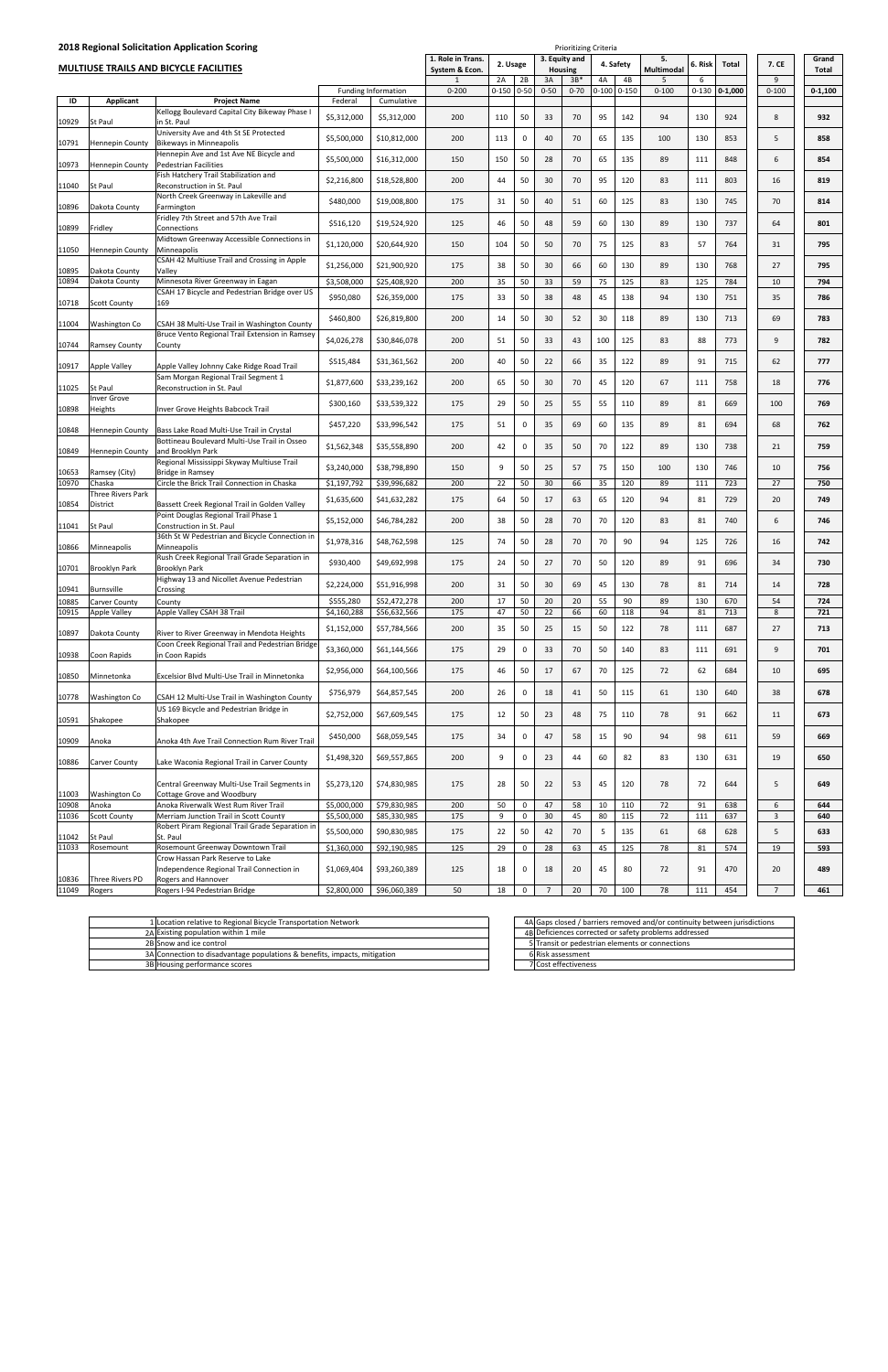| E | Grand<br><b>Total</b> |
|---|-----------------------|
|   |                       |
| 0 | $0 - 1,100$           |
|   |                       |
|   | 878                   |
|   | 815                   |
|   | 796                   |
|   | 723                   |
|   | 721                   |
|   | 676                   |
|   | 674                   |
|   | 623                   |
|   | 596                   |
|   | 594                   |
|   | 504                   |
|   | 453                   |



| <b>2018 Regional Solicitation Application Scoring</b> |                        |                                                                              |             |                                                 |              | Prioritizing Criteria |                                 |          |           |                  |                |              |              |                |             |
|-------------------------------------------------------|------------------------|------------------------------------------------------------------------------|-------------|-------------------------------------------------|--------------|-----------------------|---------------------------------|----------|-----------|------------------|----------------|--------------|--------------|----------------|-------------|
|                                                       | PEDESTRIAN FACILITIES  |                                                                              |             | 1. Role in Trans.<br>2. Usage<br>System & Econ. |              |                       | 3. Equity and<br><b>Housing</b> |          | 4. Safety | 5.<br>Multimodal | 6. Risk        | <b>Total</b> | <b>7. CE</b> | Grand<br>Total |             |
|                                                       |                        |                                                                              |             |                                                 | $\mathbf{1}$ | $\overline{2}$        | 3A                              | 3B       | 4A        | 4B               | $\overline{5}$ | 6            |              | $\overline{7}$ |             |
|                                                       |                        |                                                                              |             | <b>Funding Information</b>                      | $0 - 150$    | $0 - 150$             | $0 - 50$                        | $0 - 70$ | $0 - 120$ | $0 - 180$        | $0 - 150$      | $0 - 130$    | $0 - 1,000$  | $0 - 100$      | $0 - 1,100$ |
| ID                                                    | <b>Applicant</b>       | <b>Project Name</b>                                                          | Federal     | <b>Cumulative</b>                               |              |                       |                                 |          |           |                  |                |              |              |                |             |
|                                                       | 10776 Minneapolis      | Lyndale Avenue North Pedestrian Safety<br><b>Improvements in Minneapolis</b> | \$1,000,000 | \$1,000,000                                     | 74           | 150                   | 46                              | 70       | 107       | 165              | 94             | 130          | 836          | 42             | 878         |
|                                                       | 10833 Brooklyn Park    | West Broadway Avenue BLRT Streetscape<br><b>Improvements</b>                 | \$1,000,000 | \$2,000,000                                     | 150          | 91                    | 19                              | 70       | 112       | 110              | 150            | 101          | 803          | 12             | 815         |
|                                                       | 10995 Hennepin County  | ADA Retrofits at Blue and Green Line Extension<br><b>Station Areas</b>       | \$1,000,000 | \$3,000,000                                     | 150          | 150                   | 38                              | 66       | 109       | 60               | 94             | 91           | 758          | 38             | 796         |
|                                                       | 11012 St. Paul         | Front Ave Sidewalk Gap Infill in St. Paul                                    | \$376,800   | \$3,376,800                                     | 49           | 110                   | 48                              | 70       | 107       | 140              | 75             | 39           | 638          | 85             | 723         |
|                                                       | 10903 Columbia Heights | Central Avenue Pedestrian Enhancement Project ir<br>Columbia Heights         | \$1,000,000 | \$4,376,800                                     | 32           | 102                   | 50                              | 68       | 118       | 180              | 66             | 81           | 697          | 24             | 721         |
|                                                       | 10979 Richfield        | 69th Street West Pedestrian Improvements in<br>Richfield                     | \$250,000   | \$4,626,800                                     | 140          | 66                    | 5                               | 53       | 116       | 110              | 38             | 72           | 600          | 76             | 676         |
|                                                       | 11047 Scott County     | CH 16 ADA Pedestrian Improvement in Savage                                   | \$428,000   | \$5,054,800                                     | 43           | 89                    | 26                              | 41       | 103       | 115              | 56             | 130          | 603          | 71             | 674         |
|                                                       | 10902 W. St. Paul      | West St. Paul Wentworth Sidewalk Construction                                | \$263,848   | \$5,318,648                                     | 54           | 65                    | 29                              | 57       | 110       | 90               | 66             | 52           | 523          | 100            | 623         |
|                                                       | 10996 Anoka County     | Round Lake Blvd Pedestrian Accommodations over<br>US 10 in Coon Rapids       | \$1,000,000 | \$6,318,648                                     | 52           | 63                    | 19                              | 70       | 109       | 120              | 38             | 104          | 575          | 21             | 596         |
|                                                       | 10966 S. St. Paul      | Concord Exchange Pedestrian Improvements in<br>South St. Paul                | \$1,000,000 | \$7,318,648                                     | 48           | 65                    | 29                              | 70       | 120       | 110              | 38             | 101          | 581          | 13             | 594         |
|                                                       | 11043 Carver County    | CSAH 11 Pedestrian Crossing Improvements in<br>Victoria                      | \$470,720   | \$7,789,368                                     | 10           | 41                    | 18                              | 20       | 110       | 70               | 56             | 130          | 455          | 49             | 504         |
|                                                       | 10948 Shorewood        | Galpin Lake Pedestrian Improvements in<br>Shorewood                          | \$1,000,000 | \$8,789,368                                     | 23           | 50                    | 12                              | 10       | 118       | 100              | 56             | 62           | 431          | 22             | 453         |

| 1 Connection to Jobs and Educational Institutions                                            | 4B |
|----------------------------------------------------------------------------------------------|----|
| 2 Existing population                                                                        |    |
| 3A Connection to disadvantage populations and<br>project's benefits, impacts, and mitigation |    |
| 3B Housing performance scores                                                                |    |
| 4A Gaps and barriers                                                                         |    |

| 4B Deficiencies/safety                        |
|-----------------------------------------------|
| 5 Transit or bicycle elements and connections |
| 6 Risk assessment                             |
| 7 Cost effectiveness                          |
|                                               |

| 7. CE           |
|-----------------|
| 7               |
| $0 - 100$       |
|                 |
| 42              |
| 12              |
| 38              |
| 85              |
| 24              |
| 76              |
| 71              |
| 100             |
| 21              |
| 13              |
| 49              |
| $\overline{2}2$ |